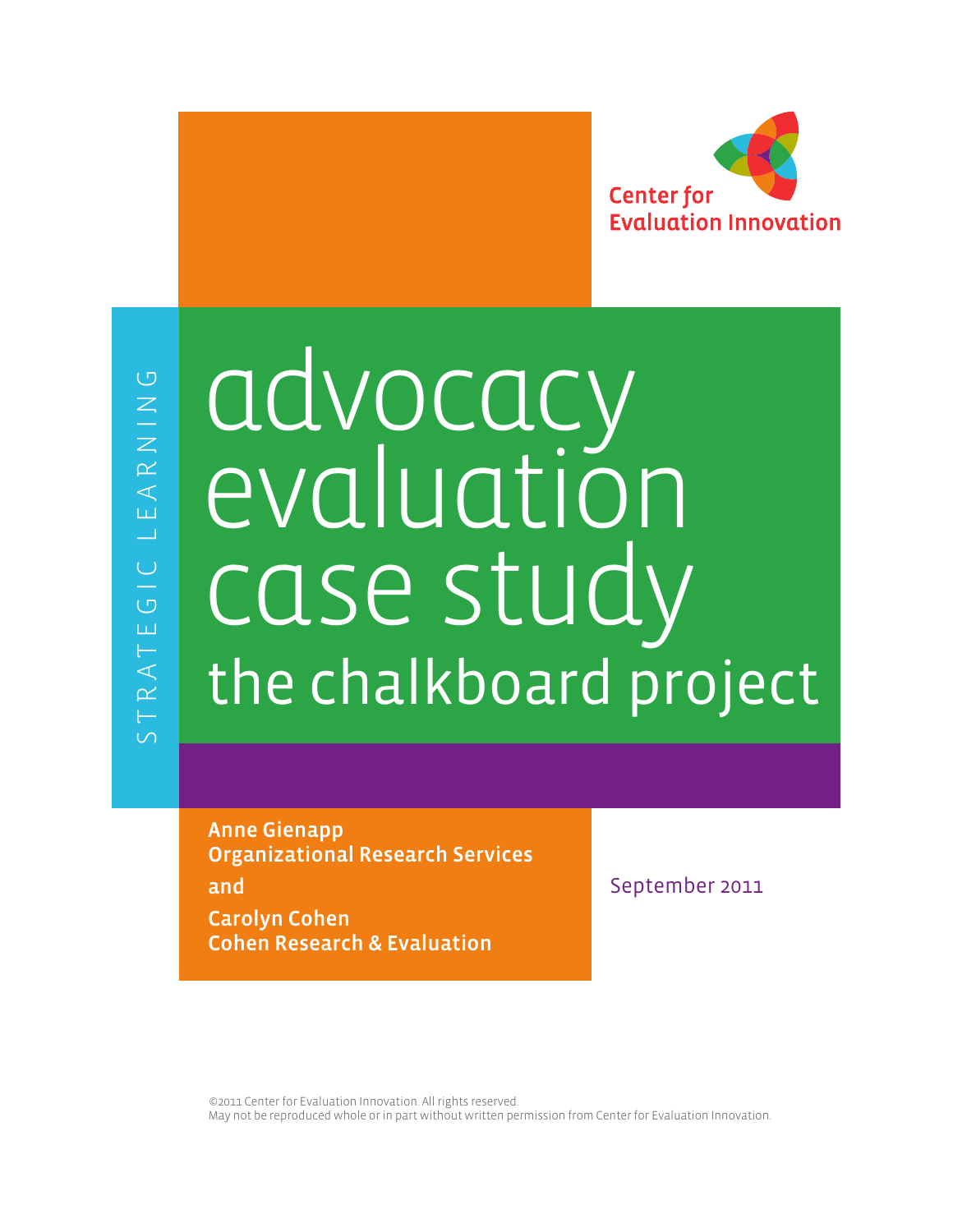

# *Introduction*

ased in Portland, Oregon, the Chalkboard Project (Chalkboard) is "a non-partisan nonprofit working to unite Oregonians to make [the state's] K-12 public schools among the nation's best."<del>'</del> Chalkboard's approach to change is grounded in its civic engagement strategy, defined as "activities that provide the public with credible information, build support and a stronger voice among stakeholders, and mobilize key individuals and groups to advocate for education reform."2 The breadth of Chalkboard's activities has included grassroots efforts to raise public awareness of education reform issues, engaging and partnering with key influencers, and partnering with local school districts to develop and implement innovative education reform models as a strategy to influence education policymaking.3 Chalkboard is a project of Foundations for a Better Oregon (FBO), a philanthropic collaboration that includes six Oregon-based foundations.4

In 2009, the W.K. Kellogg Foundation (WKKF) expressed interest in supporting an evaluation of Chalkboard's civic engagement endeavors between 2007 and 2009.5 The evaluation's intent was to document

- 1 Further information about the Chalkboard Project can be found at www.chalkboardproject.org.
- 2 As noted in the Chalkboard Project's Outcome Map (1/21/10)
- 3 Others may use the term *advocacy* to describe this type of work. For example, the Spring 2007 issue of *The Evaluation Exchange*, which was dedicated to advocacy and policy evaluation noted, "Advocacy here represents strategies devised, actions taken and solutions proposed to inform or influence local, state or federal decision making." (Volume XII, No 1, p. 1). Innovation Network's Point K website defines advocacy as "…'a wide range of activities conducted to influence decision-makers at various levels.' This means not only traditional advocacy work like litigation, lobbying and public education but also capacity-building, network formation, relationship-building, communication, organizing and leadership development." Retrieved from: http://www.innonet. org/resources
- 4 Foundations for a Better Oregon's six member foundations are: The Collins Foundation, The Ford Family Foundation, The JELD-WEN Foundation, Meyer Memorial Trust, the James F. and Marion L. Miller Foundation, and The Oregon Community Foundation.
- 5 The W. K. Kellogg Foundation had previously provided substantial support for a retrospective evaluation of Chalkboard's civic engagement work 2004-2006.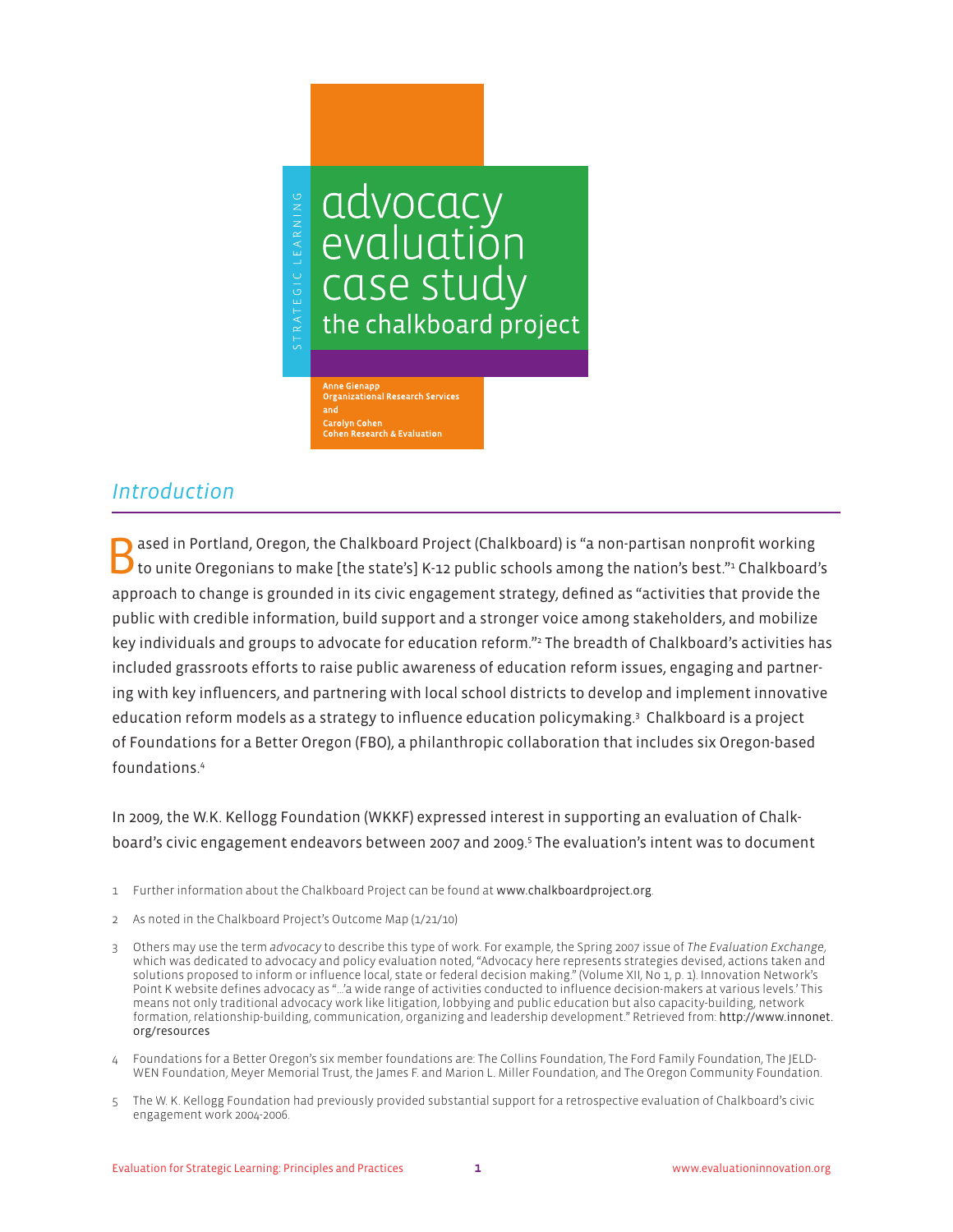results of Chalkboard's civic engagement work during that period, which included two prior legislative sessions where Oregon's biennial budget was determined.

Chalkboard engaged a Seattle-based evaluation team, Organizational Research Services (ORS) and Cohen Research & Evaluation, to design and conduct the evaluation. Initial discussions led project staff and evaluators to recognize that the evaluation's circumstances and timing provided an opportunity to "try something new." In addition to retrospective inquiry, they decided to implement prospective evaluation. While retrospective evaluation focused on Chalkboard's efforts and related results between 2007 and 2009, the prospective approach was to inform *future* strategy and decision making by collecting and highlighting both internal and external perceptions about Chalkboard's current work, accomplishments, and opportunities, as well as Chalkboard's structure and approach.

Chalkboard's prospective evaluation presented an opportunity to try several recently developed tools and approaches. This brief describes implementation of some of these tools, synthesizes evaluator observations, and serves as a case example of how evaluation can support strategic learning and enhance advocacy and policy change efforts.6

# *Trying Something New: The Value and Purpose of Prospective Evaluation*

Funders and nonprofits increasingly have recognized the potential of civic engagement and advocacy to further their broad social change goals. Over the past five years, leading philanthropic organizations have supported the development of new ways to measure progress and outcomes resulting from these efforts.7 At the same time, there is growing awareness that evaluation can support civic engagement and advocacy while it is happening. *Strategic learning* is a term that has been defined as "using evaluation to help organizations or groups learn in real time and adapt their strategies to the changing circumstances around them."8

Prospective evaluation, meaning an evaluation that assesses ongoing work in real time, has emerged as one approach to support strategic learning around advocacy and policy change efforts. The prospective orientation, relatively new for evaluators, is an approach that has gained traction for advocacy and policy change evaluation. While more traditional evaluation approaches might primarily look back to assess impacts of advocacy strategies after the fact, or determine merit and worth of particular efforts, a prospective approach is aimed at assessing progress on route to long-term impact. By addressing broader strategic questions, prospective evaluation has the potential to add immediate value to clients by informing

<sup>6</sup> This case study was adapted from a brief prepared by Organizational Research Services and Cohen Research & Evaluation that was submitted to the Chalkboard Project in December 2010.

<sup>7</sup> For example, The Annie E. Casey Foundation supported development of *A Guide for Evaluation of Advocacy and Policy* (2007), prepared by Organizational Research Services and available at: www.organizationalresearch.com. In 2009, The Atlantic Philanthropies, The California Endowment and The Annie E. Casey Foundation convened Advocacy Evaluation Advances, a twoday session that brought together 120 funders, evaluators and advocates to discuss the role of evaluation in supporting advocacy. In addition, a 2009 issue of *The Foundation Review* (Volume 1, Issue 3) was devoted to evaluation considerations for advocacy and policy change.

<sup>8</sup> See: Coffman, J. & Beer T. (2011) *Evaluation to Support Strategic Learning: Principles and Practices*. Washington, DC: Center for Evaluation Innovation. Available at: www.evaluationinnovation.org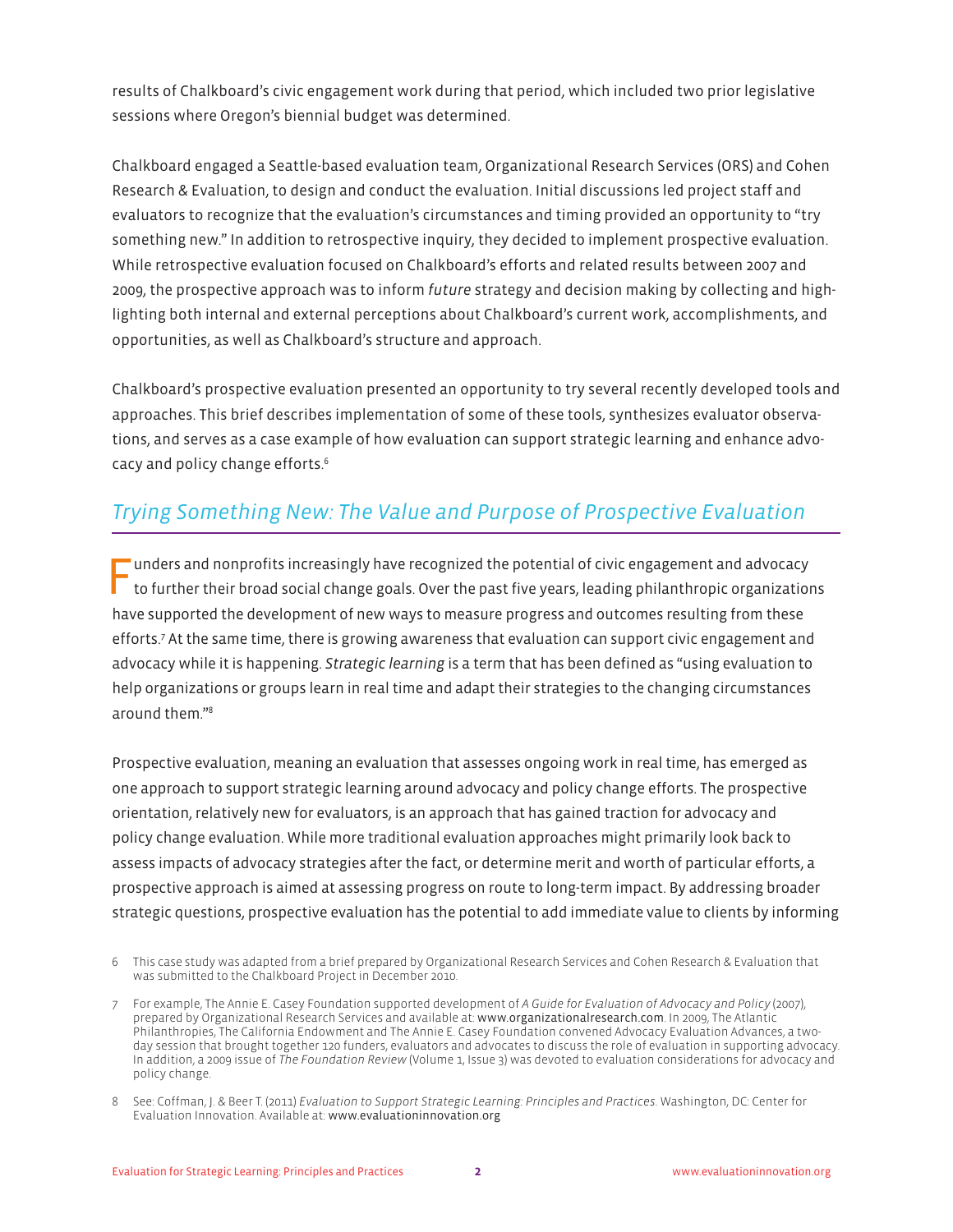their strategies in real time. For Chalkboard, prospective evaluation aimed to answer questions about how Chalkboard's strategies had supported advocacy efforts, key stakeholders' perceptions of Chalkboard, and key features of education reform policy discussion in the state of Oregon.

For Chalkboard's evaluation, which took place over an eight-month period, significant changes occurred in the policy environment during that relatively brief time. These changes included, but were not limited to, new federal funding streams designed to drive both state- and school district-level education reforms; state budget projections with immediate consequences for education funding; and statewide elections for key policy positions, including the State Superintendent of Schools and the Governor. These shifting facts called for considerable nimbleness from the project, necessitating adjustments in Chalkboard's direction for policy change and an accompanying revisit of its recently developed strategic plan. The dynamic environment also required evaluation planning to be an ongoing and iterative process. The Chalkboard experience characterizes the nature of civic engagement and advocacy work, and highlights the value of prospective advocacy evaluations, which are most usefully conducted at times when rapid feedback is needed to inform strategic decision making.

# *The Cornerstone: Articulating Chalkboard's Theory of Change via an Outcome Map*

The first step in the evaluation process was to articulate Chalkboard's theory of change, depicted as an outcome map. A theory of change can be defined as a conceptual model for achieving a collective vision that provides specificity regarding the connections between strategies and logical outcomes. Development of a theory of change is often viewed as the essential starting point in designing evaluations for advocacy and policy efforts.<sup>9</sup>

For Chalkboard, a series of facilitated discussions resulted in a set of interconnected internal documents that included guiding principles, a list of underlying assumptions, and an outcome map *(see Appendix A*). These materials drew on, and were collateral to, the organization's strategic plan. The outcome map provided a graphical representation of the project's theory of change by naming and connecting resources, strategies, near- and long-term outcomes, and ultimate goals. The outcome map was created through an iterative process of developing and revising drafts, first in conversation with the Chalkboard president and project director and, subsequently, with a larger team consisting of key board members tasked with overseeing the evaluation, additional Chalkboard staff, and select close-in consultants. The map was then presented to the full board and further refined. The value of iteratively engaging a widening circle of stakeholders in this process is noted under *Evaluator Observations*.

The outcome map identifies Chalkboard's work in terms of six outcome categories relevant for advocacy and policy change, and described in Organizational Research Services' *A Guide to Measuring Advocacy* 

<sup>9</sup> See: *A Guide for Evaluation of Advocacy and Policy* (2007). Organizational Research Services, on behalf of The Annie E. Casey Foundation, pages 11-12. Available at: www.organizationalresearch.com.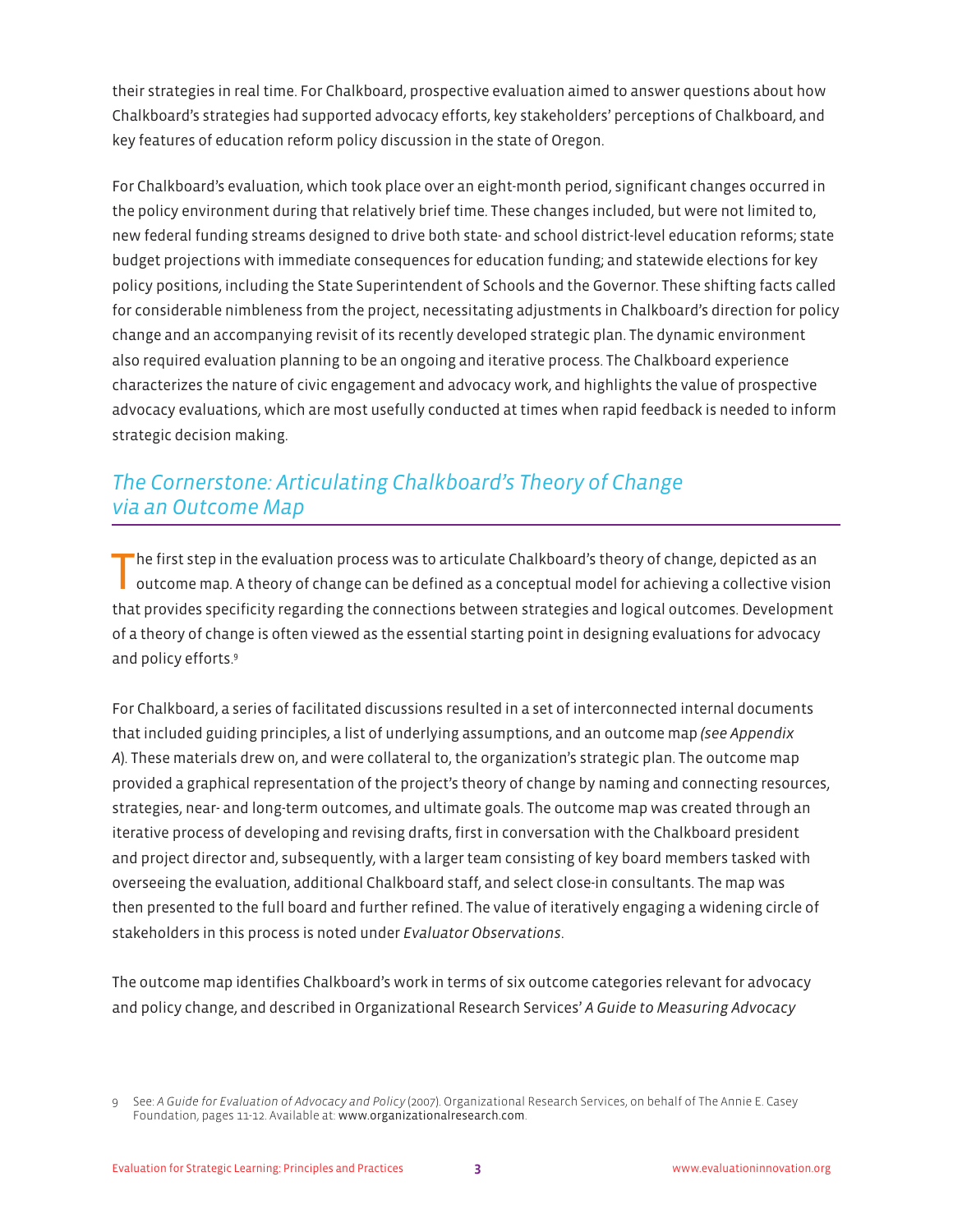*and Policy.*10 These outcome categories reflect recognition by advocates, funders, and evaluators of the importance of identifying and measuring the interim outcomes that take place on the way to policy change. Chalkboard's outcome map provided the necessary context to develop the set of prospective evaluation questions and data collection methods.

The outcome map, especially its near- and mid-term outcomes, served as a guiding "north star" throughout the prospective evaluation. A board member commented: "The outcome map reminded many of us about the complexity, the layers, and what is within and outside of our control." Outcomes and indicators were repeatedly referenced in framing evaluation findings and setting a context for reporting progress towards goals.

The very act of engaging in theory of change development was itself a valuable step in moving the work forward. Reflecting on the outcome map, Chalkboard's president and project director reported they "loved the process" and have widely shared the map itself. They remarked on the outcome map's usefulness in clarifying distinctions among priorities saying, "It elevated some and deflated others, and (it) forced us to be consistent in our strategies." They also commented that the map not only reflected the project's evolution of thinking on strategies and outcomes, but also "made our steps of progressing to the end goal—moving Oregon schools into the top ten—logical." In addition, this clear graphical representation was perceived as a useful tool in bringing board members "onto the same page."

## *Tools of the Trade: Developing and Refining the Prospective Instruments*

Chalkboard's prospective evaluation involved the use of several new and innovative approaches to data and measurement. Evaluators sought methods and approaches where data could add "real-time" value to Chalkboard's decision making process, and were also eager to try out new tools, determine their usefulness, and note lessons for the field.

As noted above, rapid changes in context and on-the-ground circumstances meant that crafting prospective data collection tools was a developmental, adaptive process. Planning began in a traditional mode with a set of evaluation questions and an accompanying crosswalk to align questions with appropriate tools (*shown in Appendix B*). Subsequent shifts in the education policy environment required regular review and adjustments of planned evaluation tools, interview questions, sampling, and the timing of data collection.

A description of the prospective tools follows, along with reflections about their use and usefulness.

## Internal Reflection

Internal Reflection is a debriefing and reflection method that engaged a group of Chalkboard staff, its lobby team, and several close-in external consultants in a conversation about outcomes following the recent state legislative session. Evaluators facilitated this discussion using a framework modeled after the Intense

10 Ibid, 2007.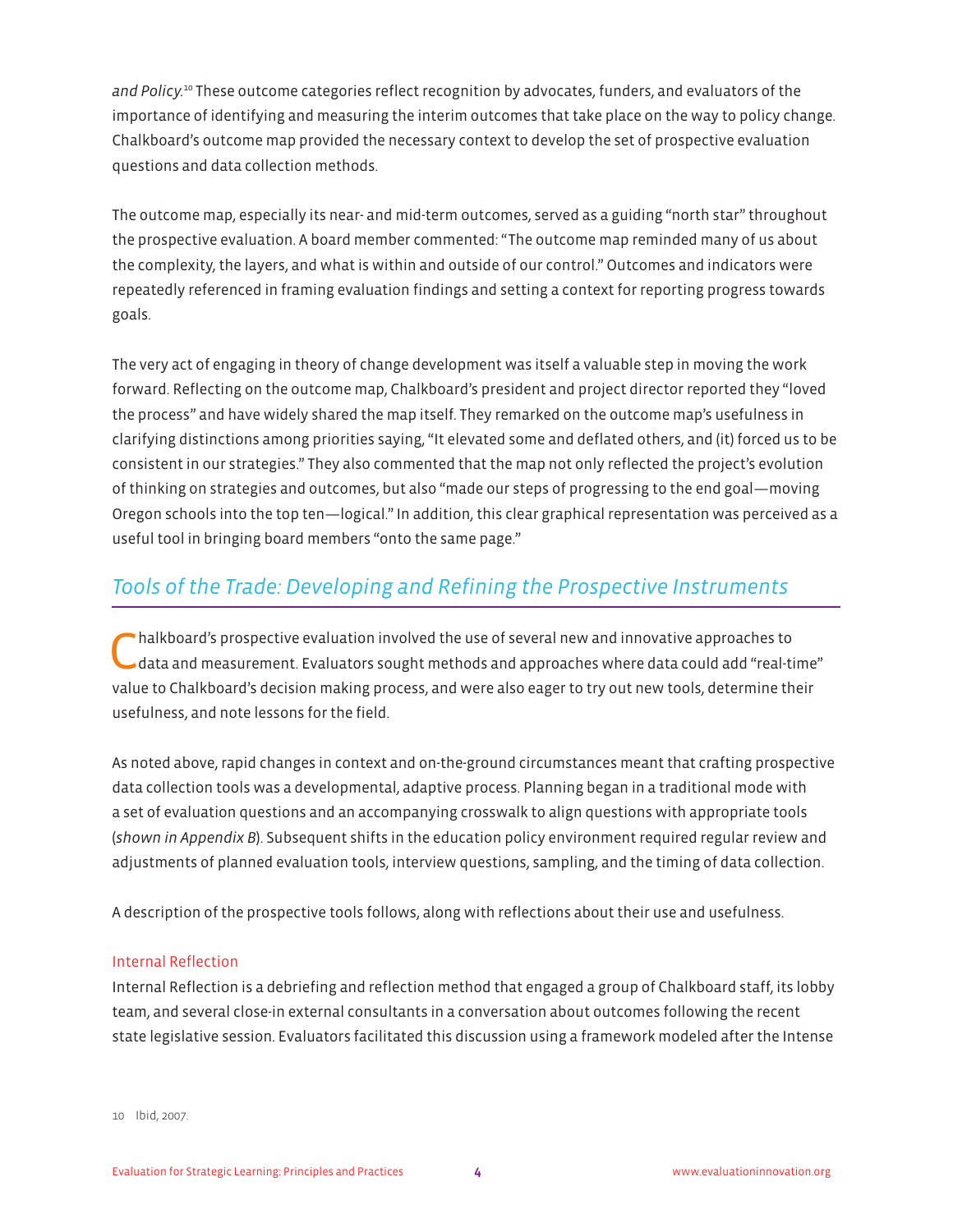Period Debrief,11 a tool designed to capture feedback about results and lessons learned soon after an intense period of advocacy action. Areas of discussion were deliberately kept general and covered:

- $\blacksquare$  Description of the political context during this time period
- $\blacksquare$  What happened during the 2010 Oregon state legislative session
- $\blacksquare$  Chalkboard's most important allies and champions, and how they helped further Chalkboard's goals during the short legislative session
- The challenges that prevented Chalkboard from moving priority issues forward
- **D** Implications for plans in the period leading up to the 2011 session.

Although political circumstances led Chalkboard to postpone its goal of introducing a key piece of legislation in the 2010 session, several achievements surfaced from the group's reflection that may not have been fully recognized otherwise. Most of the achievements and identified challenges that emerged were aligned with the outcome map's near-term outcome areas, such as changing s*ocial norms and attitudes* and *strengthened alliances*. Even though most of the participants had not seen the outcome map, they mentioned achievements that were tightly aligned with the map, further validating Chalkboard's theory of change. Internal Reflection findings were reported via a confidential memo and were organized by outcome categories. They were accompanied by a list of considerations regarding current opportunities and challenges.

The composition of the Internal Reflection group raised some considerations for future use of this debriefing technique. Participants were selected based on their knowledge of Chalkboard's work and desired goals. However, some participants, especially those with current or previous independent consulting relationships with Chalkboard, did not seem comfortable sharing their perceptions with each other. In retrospect, it may have been useful to construct the group differently or to conduct individual interviews with some of the participants instead.<sup>12</sup>

#### Bellwether and Pulse Interviews

The evaluation team employed two types of key informant interviews. Interviewswith identified policy "bellwethers" investigated the general political environment for reforms aligned with Chalkboard's objectives.13 Bellwethers are people whose positions require that they track a broad range of issues and stay politically informed. In this case, interviewees were selected from a sample of those deemed knowledgeable about the general environment for policy change, including education reform.14 The bellwether interview

11 Intense Period Debrief developed by Innovation Network. See: *A Handbook of Data Collection Tools: A Companion to the Guide for Measuring Advocacy and Policy* (2007). Prepared by Organizational Research Services for The Annie E. Casey Foundation.

- 13 The bellwether methodology was developed by Harvard Family Research Project. See: Coffman, J. & Reed, E. (2009). *Unique Methods in Advocacy Evaluation*. Presented January 21, 2009 at the *Advocacy Evaluation Advances conference*, Los Angeles, CA.
- 14 Bellwethers were identified by Chalkboard staff in collaboration with evaluators and selected to represent those "in the know" about the general environment for policy changes, including education reform efforts. The bellwether sample included

<sup>12</sup> For example, a variation of this technique would be the "360-degree debrief," an approach where evaluators interview key informants, including allies and outside stakeholders, as well as the opposition (where feasible). Findings are then discussed with the advocacy organization in a group setting. See: Foster, C. & Louie, J. (2010) *Grassroots Action and Learning for Social Change: Evaluating Community Organizing*. Washington DC: Center for Evaluation Innovation and Blueprint Research & Design.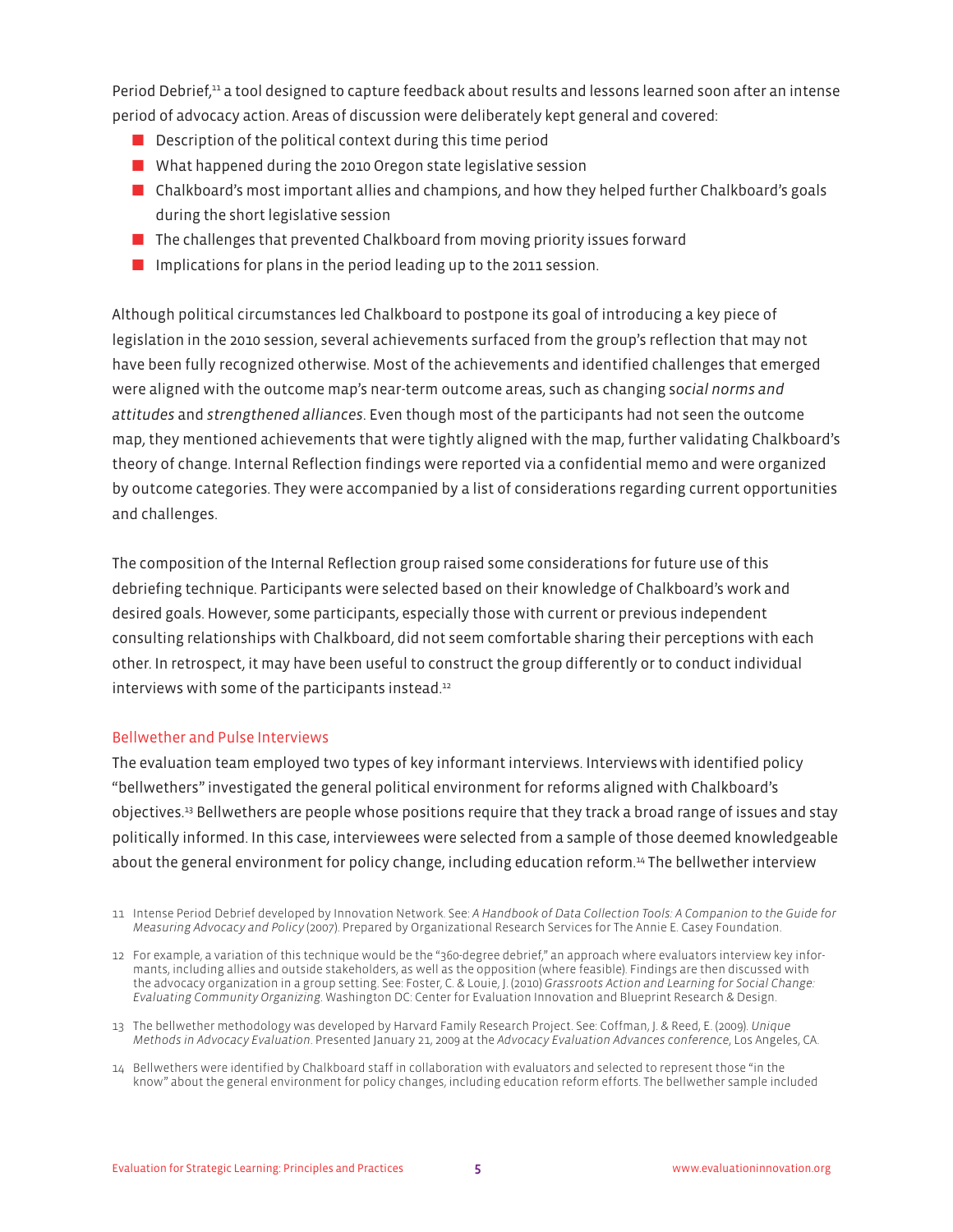questions sought to capture independent views about the status of Chalkboard's issues on the policy agenda, political will to move ahead with these issues, and effectiveness of Chalkboard's messaging and approach. While bellwether interview data added depth to the total evaluation effort, the approach may be more useful in circumstances where advocates are not closely in tune with the policy or political landscape. Because Chalkboard is a politically savvy organization, bellwether interview findings alone did not offer substantial new insights about the state education policy environment or opportunities.

Evaluators also conducted what were termed "pulse" interviews, or key informant interviews intended to check perceptions relating to Chalkboard's work, structure, and approach. The sample included those familiar with Chalkboard—both allies and those with differing views. They included representatives of the media, FBO member foundation trustees, elected officials and staff, and leaders of civic organizations. To encourage candid responses, pulse interviewees were selected from a pool of individuals suggested by Chalkboard, but the final selection of respondent names was not shared outside of the evaluation team. Questions uncovered key informants' perceptions of Chalkboard's credibility, its degree of alignment with influentials, and the effectiveness of its civic engagement strategies.

An overall challenge was securing interviews with bellwethers and other key informants. While members of Chalkboard's staff and board members had an appetite for engaging with the evaluation effort, this enthusiasm was not universally shared by all identified key informants, some of whom had taken part in lengthy interviews and reflections for Chalkboard's prior evaluation in 2007. The result was that some bellwethers and "pulse" interviewees elected not to participate in interviews; the implications are noted below (*see Evaluator Observations*).

#### Policymaker Rating Tool

The Policymaker Rating Tool is used to assess political will among an identified group of policymakers. The ratings can be used as a baseline, with repeated assessments used to track inroads with legislators.15 In Chalkboard's case, evaluators facilitated a discussion with a carefully selected group composed of staff, Chalkboard lobbyists, and the lobbyists for two partner organizations. The group collectively came up with a consensus rating of each of Oregon's state legislators, who were assessed in three categories: demonstrated interest in Chalkboard's policy issues, inclination to promote the issues with others, and the policymaker's own level of influence.<sup>16</sup>

Chalkboard's president and project director commented the Policymaker Rating Tool was especially useful as it helped bring tangible and "eye-opening" results to the staff's and board's attention related to what would be required to secure deep legislative support. Chalkboard's President also highlighted the value of hearing the perspectives of participants, especially allies from outside of the organization. Finally,

representatives from the Oregon state legislature, the Oregon Department of Education, the media, the business community and others familiar with the policy landscape. Bellwether interviewees were offered confidentiality; interviewees were told that their names would be included in a data summary but that their comments would not be attributed to them by name.

<sup>15</sup> The tool used in this evaluation is based on work by David Devlin-Foltz and colleagues from the Advocacy Planning and Evaluation Program at The Aspen Institute.

<sup>16</sup> As an internal check on reliability, the group members also rated their own level of confidence in the accuracy of the ratings.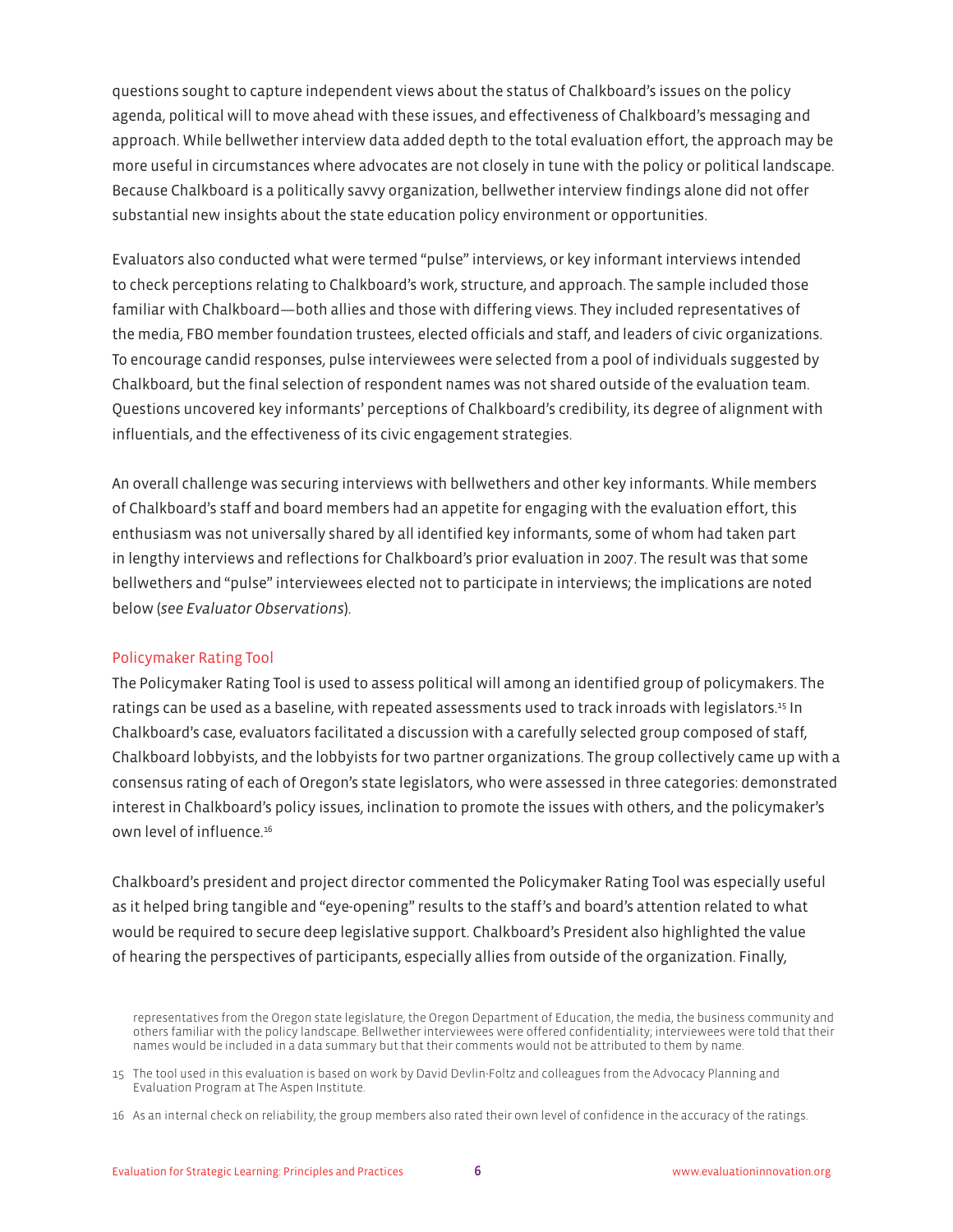the results served as a useful reference point—a factor which, combined with the tool's other benefits, prompted the evaluation team to recommended this assessment be repeated on an annual basis.

## Allies and Champions Tracking Log

The evaluation identified strengthening and leveraging partnerships and alliances as both an important part of Chalkboard's strategy and an area in which progress was expected. To help Chalkboard systematically document useful information about partnerships and alliances, evaluators created a simple spreadsheet based on review and input from Chalkboard staff. The tracking log was developed, but not fully implemented, in the evaluation period. The tool was designed to serve a dual purpose: to help build and share institutional knowledge regarding allies/partner organizations and to help track changes in collaboration, depth of relationship, and degree of shared agenda between Chalkboard and allies/partners. The information captured will be used to inform Chalkboard's strategy and maintain a record of progress or changes in relationships with key partners and allies that can be shared with board members and others.

To implement the alliance tracking log, staff will use the template as a frame to record notes and observations about meetings or interactions with partners and allies, collecting these in a single repository. Using a spreadsheet for this type of tool makes it easy to synthesize and track information about the number of partners and allies by type, changes in the degree of partner influence, and the strength of alliances/partnerships. However, staff perceived that diligently tracking this information could be overly time-consuming, a potential barrier to the tool's use. Instead of using the new tool, it may be possible for staff to track information by adapting existing internal systems. With either approach, an important variable is staff capacity (*see Evaluator Observations*).

# *Reporting Prospective Findings*

rospective findings were reported primarily through a series of confidential memos. In order to ensure timeliness and optimum utility, initial findings were submitted to Chalkboard staff within days of data collection. Findings were often presented in the context of the outcomes and indicators identified in Chalkboard's outcome map. The memos also identified relevant considerations, opportunities, and challenges. Chalkboard's president and project director reported they read each memo and prepared feedback independently, and then conferred with each other before speaking with the evaluators. Chalkboard staff and evaluators typically discussed the initial findings by phone and evaluators adapted data products as necessary. In most cases, finalized versions of the memos served as evaluation deliverables.

Findings were further shared through two Learning Circles.<sup>17</sup> These sessions were designed as an opportunity for key board members, project staff, and the evaluation team to collectively consider data and the implications of evaluation findings, along with other information and the overall context, to distill guidance for strategic decisions. Prior to each session, the evaluators drafted data summaries, which the

<sup>17</sup> Cohen, C. (2006). Evaluation Learning Circles: A Sole Proprietor's Evaluation Capacity-Building Strategy. *New Directions in Evaluation, 111*, 85-93.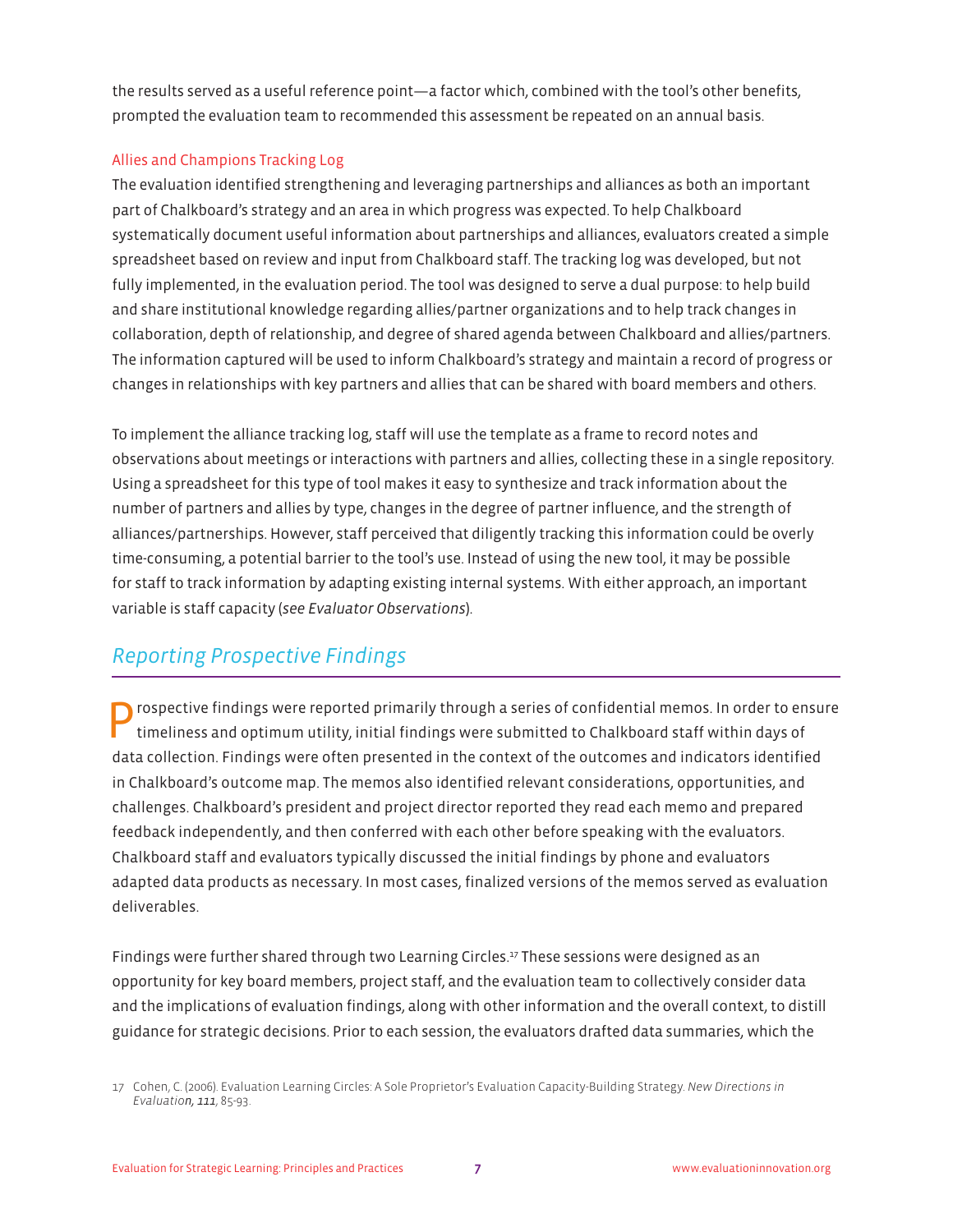project staff sent out to all participants. The evaluators also worked with staff ahead of the meeting to craft a set of guiding questions that surfaced key strategic issues and informed salient decision points.

During each Learning Circle, project staff updated the group on noteworthy aspects of the policy landscape, new developments in key local and national contacts and alliances, and potential and achieved funding sources. These project updates directly informed the discussion's direction, while data offered a "guard rail" to help frame and focus the dialogue. As an example, prior to the second Learning Circle, Chalkboard received notice of a \$13.2 million federal award to support implementation of their "proof of concept" education reform model, the CLASS Project. Much of the Learning Circle discussion then honed in on the implications of this funding for Chalkboard's "role of value," areas for a "laser focus" in the next several months, and issues for near-term consideration by the full board. Available evaluation data provided grounding, and informed thinking about both opportunities and areas where course adjustments were needed.

The evaluators facilitated and documented each session, while also serving as thought partners in the conversation. Within a few days of each session, the evaluation team reported back on the conversation via short memos that highlighted discussion points, considerations, and questions to be raised with the full board.

## *Evaluator Observations*

**A** s noted previously, prospective evaluation approaches are relatively new; evaluation of Chalkboard's civic engagement and advocacy efforts provided an excellent opportunity to try out several methods and tools. Below are observations related to the prospective evaluation, which highlight overall lessons learned and areas for ongoing consideration. Observations are meant to be broadly instructive for those who fund, implement, and evaluate civic engagement and advocacy efforts, but they may be particularly relevant for evaluators.

**1. Coupling retrospective and prospective approaches provided an opportunity to meet multiple evaluation needs, and highlighted the distinct benefits of evaluation that fosters real-time learning.** As has been described, when examining advocacy and civic engagement efforts, prospective evaluation methods are useful to gauge progress and clarify the landscape and current opportunities. Retrospective evaluation, by comparison, is typically focused on documenting past accomplishments; a retrospective orientation is often important to funders or board members who see evaluation primarily as a way for organizations to demonstrate accountability. For Chalkboard, both retrospective and prospective evaluation approaches were employed. Through the retrospective approaches, the board and FBO partner foundation trustees sought evidence of what the organization had accomplished in the past two to three years in order to determine the merit and worth of Chalkboard's actions. Accountability is perhaps the most traditionally understood purpose for evaluation, though prospective approaches that support real-time learning can be especially useful for organizations operating in the policy environment.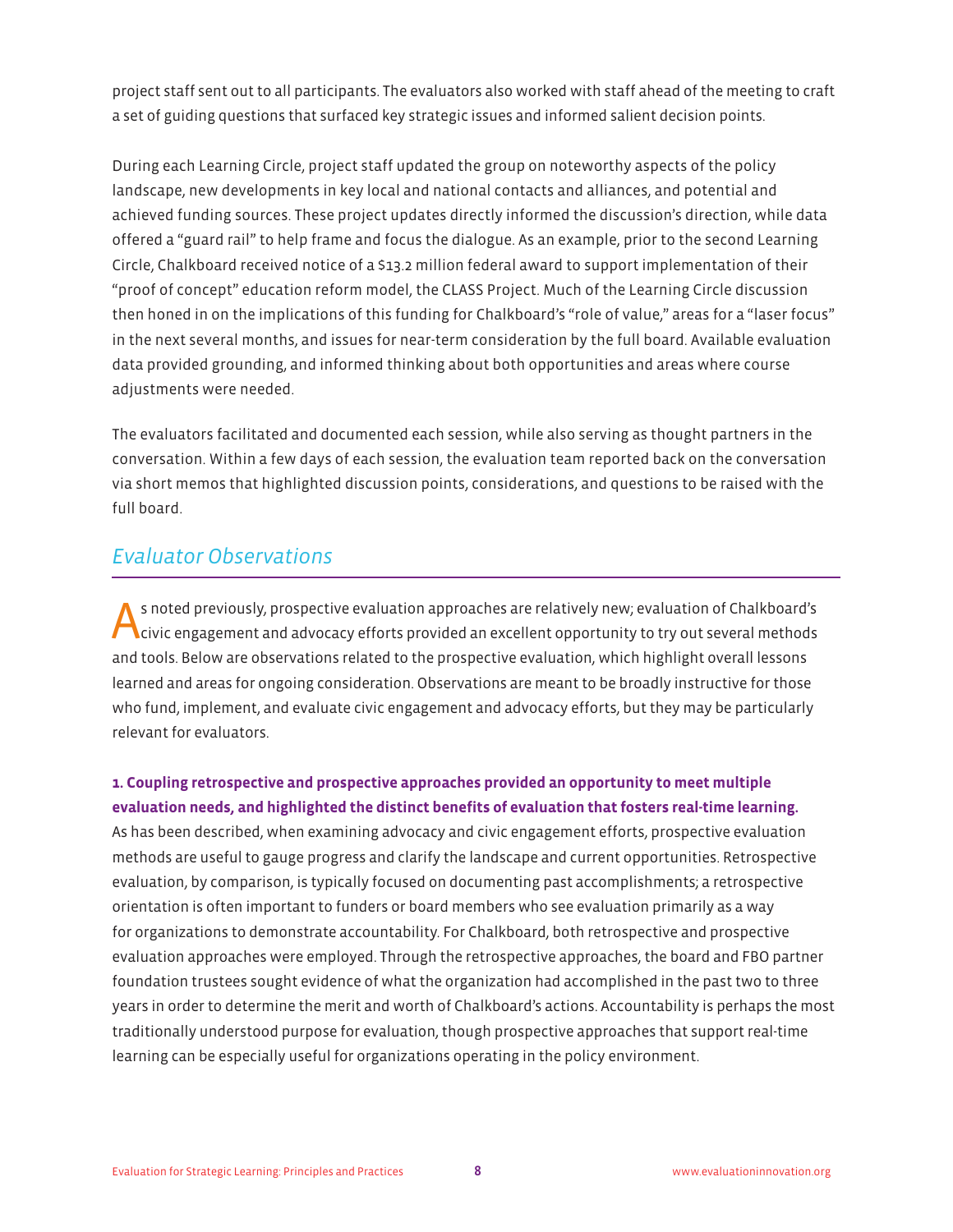The desire to use evaluation for both accountability and real-time learning can sometimes compete; it can be a challenge for evaluators to address both of these elements. For Chalkboard, prospective evaluation was a new approach; staff and board members saw the potential for valuable learning, though the concurrent retrospective evaluation may have increased Chalkboard's initial receptivity to trying out prospective methods. While Chalkboard's retrospective evaluation did help illuminate accomplishments, staff and board viewed the prospective evaluation as enormously useful, and have plans to continue to implement prospective tools in the future in order to support and guide their civic engagement and advocacy work. In the future, Chalkboard may choose to undertake further retrospective evaluation to document outcomes during particular time periods, though implementation of both retrospective and prospective methods demonstrated for Chalkboard that evaluation to support strategic learning can be of equal or greater value as evaluation to demonstrate accountability. Board members noted that the retrospective evaluation findings were important, but that "the prospective evaluation and tools were particularly useful; it helped us identify current organizational strategy issues needing to be examined and addressed."

**2. In a rapidly shifting political environment, flexibility is key.** Civic engagement and advocacy efforts often occur in rapidly changing political environments. Consequently, evaluation of civic engagement and advocacy necessitates a fluid, dynamic design that may evolve as the work itself takes shape and adapts to changes in context and the political environment. Prospective evaluation approaches, which address broader questions related to context and effectiveness of strategies, can be particularly useful during times of uncertainty or change. For evaluation to be meaningful and useful in this realm, it must strive to be as nimble as advocates must be in their day-to-day work. Exactly which methodology, timing, and samples will be applied are determined based on how the work itself is unfolding. To generate meaningful data, certain aspects of the evaluation—including identification of evaluation questions, sampling strategies, and sequencing of data collection—need to be flexible and not static in response to evolving needs or emerging questions. Prospective evaluation methods, which are largely qualitative, nicely lend themselves to adaptation. To ensure that evaluation is useful and responsive, evaluators must be tuned in to the context and environment. In the case of the Chalkboard evaluation, evaluators developed the Policymaker Rating Tool rating categories based on both findings from the Internal Reflection and close consultation with Chalkboard staff and consultants. In addition, evaluators made adjustments to the bellwether and pulse interview samples and refined protocols in response to ongoing developments in the political context as well as findings from the retrospective data collection effort.

**3. Articulation of a theory of change (via an outcome map) proved to be a useful frame for the prospective evaluation.** For Chalkboard, both the collaborative process of creating an outcome map, and the map itself, formed the prospective evaluation's cornerstone. The inclusive, iterative development process provided opportunities to build stakeholder consensus and develop collective agreements about strategic direction, opportunities, and barriers. The outcome map product offered a clear description and facilitated a common understanding of outcome areas and indicators of progress. Once developed and adopted, both staff and board had a collective feeling of agreement and ownership. This in turn provided credence to the prospective evaluation findings, which were generally presented in the context of identified outcome areas. Finally, engaging in this collaborative effort at the evaluation's outset helped the evaluation team better understand the work as a whole and the political context surrounding Chalkboard's efforts.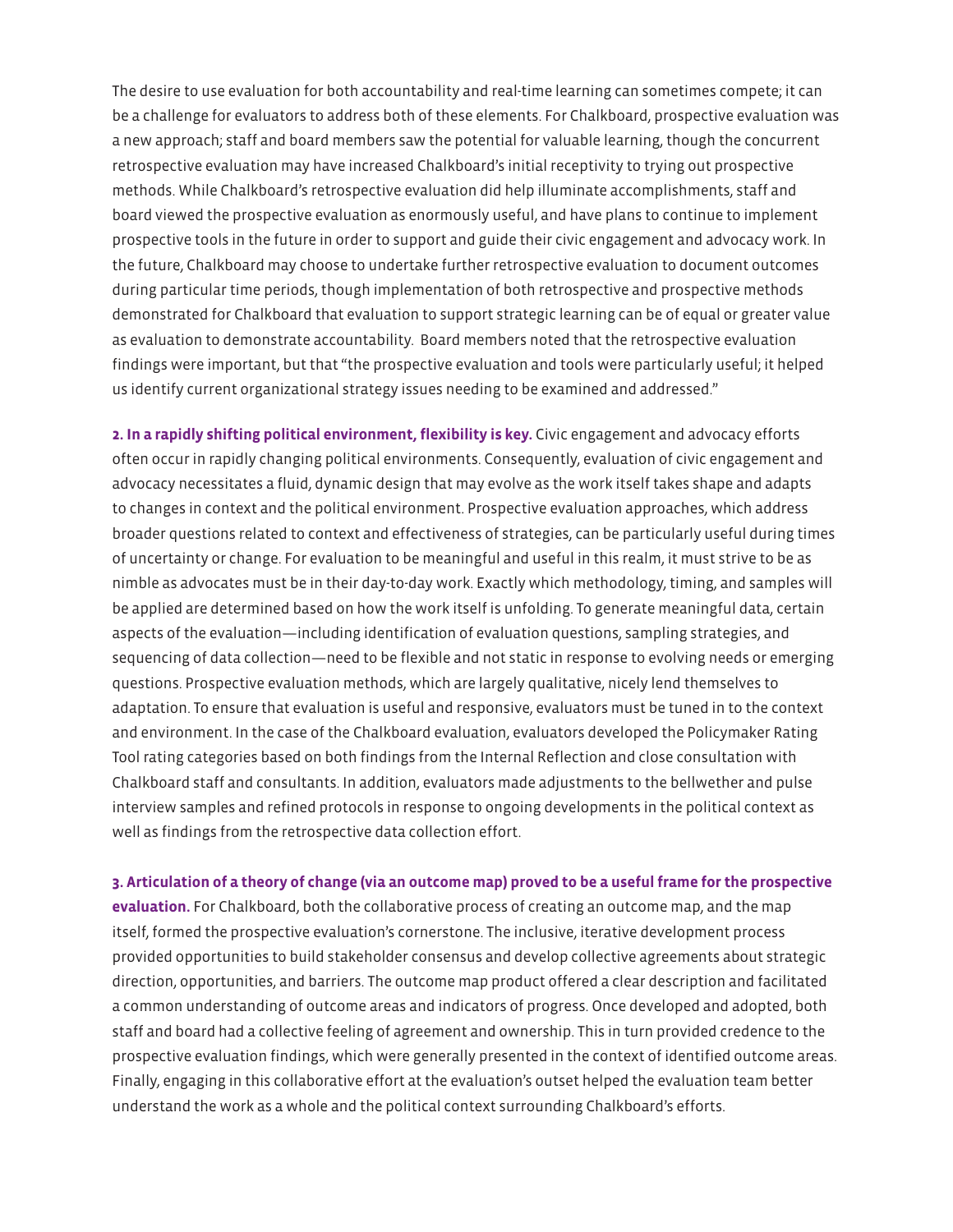Near the evaluation period's end, the Chalkboard president noted that it might prove useful to revisit the outcome map in the near future. The need to revisit strategies and near-term outcomes seems highly appropriate for theories of change of advocacy efforts—especially for efforts operating in fluctuating political environments. There are no hard and fast rules about how frequently to revisit or adjust outcome maps, but a good practice is to review the outcome map on a regular basis, such as semi-annually. Both those implementing and those evaluating civic engagement efforts should participate in outcome map reviews to ensure there is ongoing agreement about strategic direction, outcome priorities, and relevant evaluation questions.

## **4. Strong prospective evaluation is likely to include both tools that staff can use, and evaluation**

**strategies that must be implemented by a third party evaluator.** Few advocacy organizations have the capacity (or the need) to engage external evaluation consultants over the long term. A prospective evaluation design can be most useful when it combines data that is best gathered by a third party with data that can be collected by staff or internal teams. By implication, tools implemented by internal staff need to match with organizational resources. In the case of Chalkboard, the evaluation team carried out activities such as confidential key informant interviews, which, by definition, must be must be conducted by a third party. The evaluation team also deliberately supported the client's internal evaluation capacity by working with staff on the development of the Policymaker Rating Tool and modeling its use. Program staff in the future, likely without external facilitation, can implement the tool again. Similarly, the Alliance Tracking Tool, which documents measurable progress on strengthening allies and champions, was co-developed by the evaluation team and Chalkboard staff, but was designed for implementation by Chalkboard.

As a caution, although tools can be designed for internal use, there must be organizational capacity to implement them. By facilitating or modeling initial implementation of a tool, evaluators not only support clients' capacity to implement, they also help to demonstrate the tools' utility, and both of these factors influence clients' ongoing evaluation efforts. Even with evaluators' support, evaluation capacity may be an issue for many advocacy organizations that typically operate on tight budgets and within fast timeframes. This raises questions about the ongoing need for external support, although evaluation support can take different forms. In a prospective evaluation, a short engagement with an external evaluator can add value by helping clients to answer an immediate question or implement a particular tool. At other times, an external evaluator may be engaged to design, implement, or oversee a longer-term evaluation effort.

**5. For organizations implementing civic engagement and advocacy, willingness to engage closely with the evaluation is important.** The success of the prospective evaluation process relies on a close partnership between client and evaluator. Beyond that, however, the nature and pace of prospective evaluation can require considerable time and effort for organizations. This may pose a particular challenge as evaluation likely takes place during times when the organization is deeply engaged in its own advocacy and civic engagement work. Yet, it is necessary for the client to keep evaluators apprised of changing organizational needs or changes in the environment in order to ensure that prospective data and findings are relevant. At a minimum, a client organization should expect to engage in regular and close communication with evaluators, review data collection tools, and identify and facilitate access to key informants. In the case of Chalkboard, the evaluation design benefitted from deep staff involvement which began at the outset with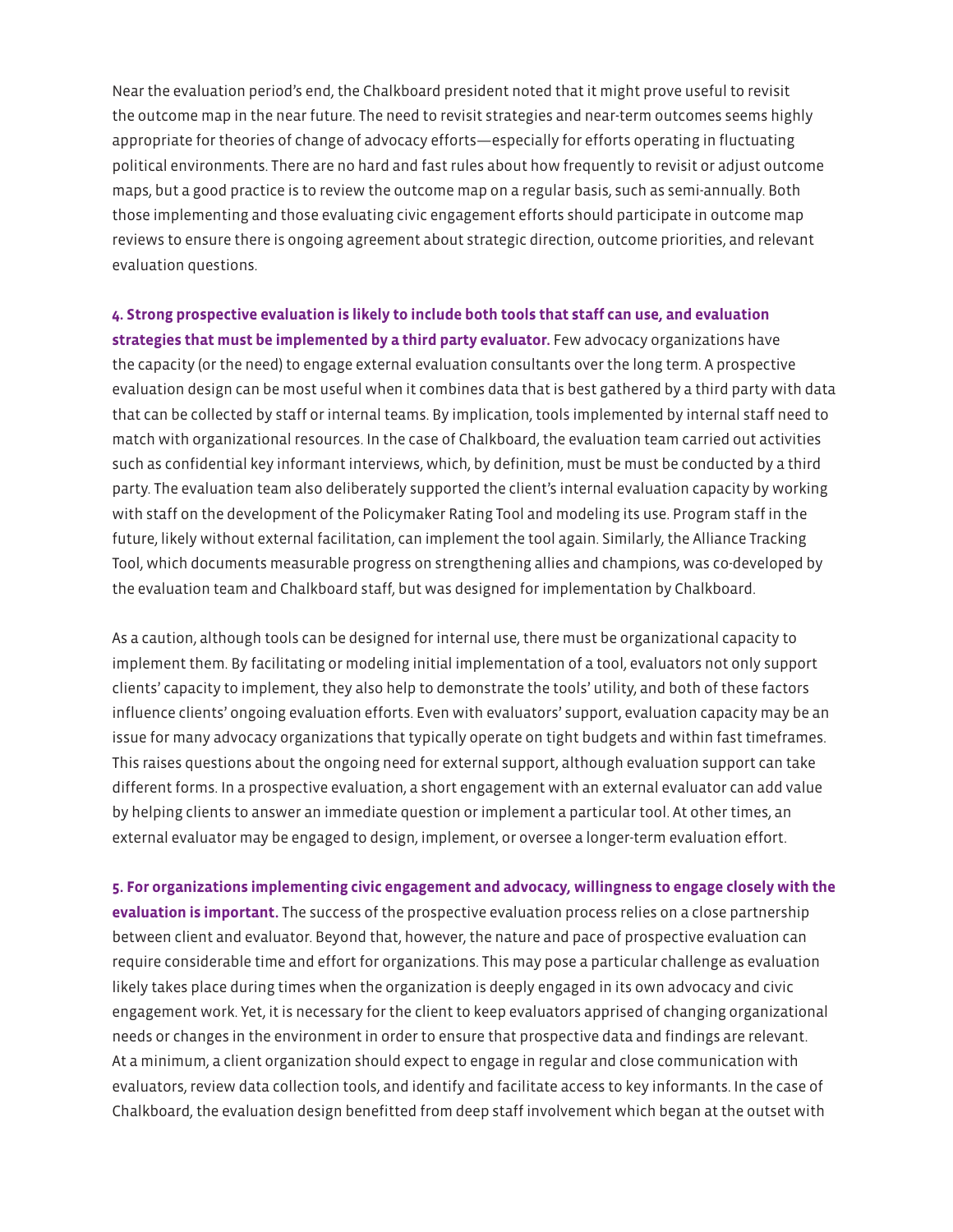the outcome map development process, and continued with staff's careful review of prospective tool drafts to ensure that each was likely to capture highly relevant data. Chalkboard's president and project director were also closely involved in identification of those who participated in the Internal Reflection, those who served as raters in the Policymaker Rating process, and those who were included in the bellwether and pulse interview samples.

During the Chalkboard evaluation period, client-evaluator communications were characterized by regular hour-long phone calls during the tool development and implementation phases, as well as back-and-forth emails to address emergent questions or confirm necessary adjustments. In addition, Chalkboard staff provided quick turnaround when reviewing findings summaries and proposed meeting agendas. All of these aspects of communication helped make the work optimally relevant and useful. Although this process required an investment of time, the client felt the process was efficient and that communication time was well spent. Its advice to other organizations is to be aware upfront that the process will require an investment of staff time and to consider in advance how to fold it into existing workloads.

Despite Chalkboard staff's appetite for deep engagement with evaluation, the evaluation team faced some challenges in engaging key informants. Like clients, key informants are busy and making time for an interview may not be a top priority for them. Those most likely to make time may be those with the closest relationships to the client, or those with similar perspectives. This is not ideal because it introduces potential for bias, and because extremely valuable information can often be obtained via interviews with those outside of a client's inner circle. To mitigate potentially one-sided interview findings and ensure a broad perspective, the evaluation team asked the client to further develop sample lists and encourage participation among key interviewees. In the future, it may be helpful to invest time in upfront communications with those who are identified as key informants in order to explain the purpose and expectations for interviews and to offer thanks in advance. Evaluators also encountered some "interview fatigue" among key informants who had participated in previous data collection efforts. This has implications for prospective evaluation going forward; "interview fatigue" may make it difficult to investigate changes over time by repeating interviews with key informants. A way to address this challenge is to consider a panel study design, where a group of identified key informants agree to participate in a certain number of interviews over a specified period of time.

**6. Timely reporting and useful data summary formats are important.** In contrast to a more traditional evaluation where all findings might be reported at the conclusion of a project, the goal of prospective evaluation in an advocacy environment is to provide as close to real-time feedback as possible so that findings can be put to immediate use. In this case, confidential memos summarizing findings were submitted within a few days after data collection, discussed with lead staff by phone, and revised as needed. Findings from data collected over time, such as the bellwether and pulse interviews, were shared both midstream and at their conclusion.

Prospective tools are designed to yield discrete pieces of data that can be reported in small chunks; lengthy reports are less useful in the advocacy and policy environment. The Chalkboard evaluation experience showed that prospective data collection tools were well matched with a real-time orientation; findings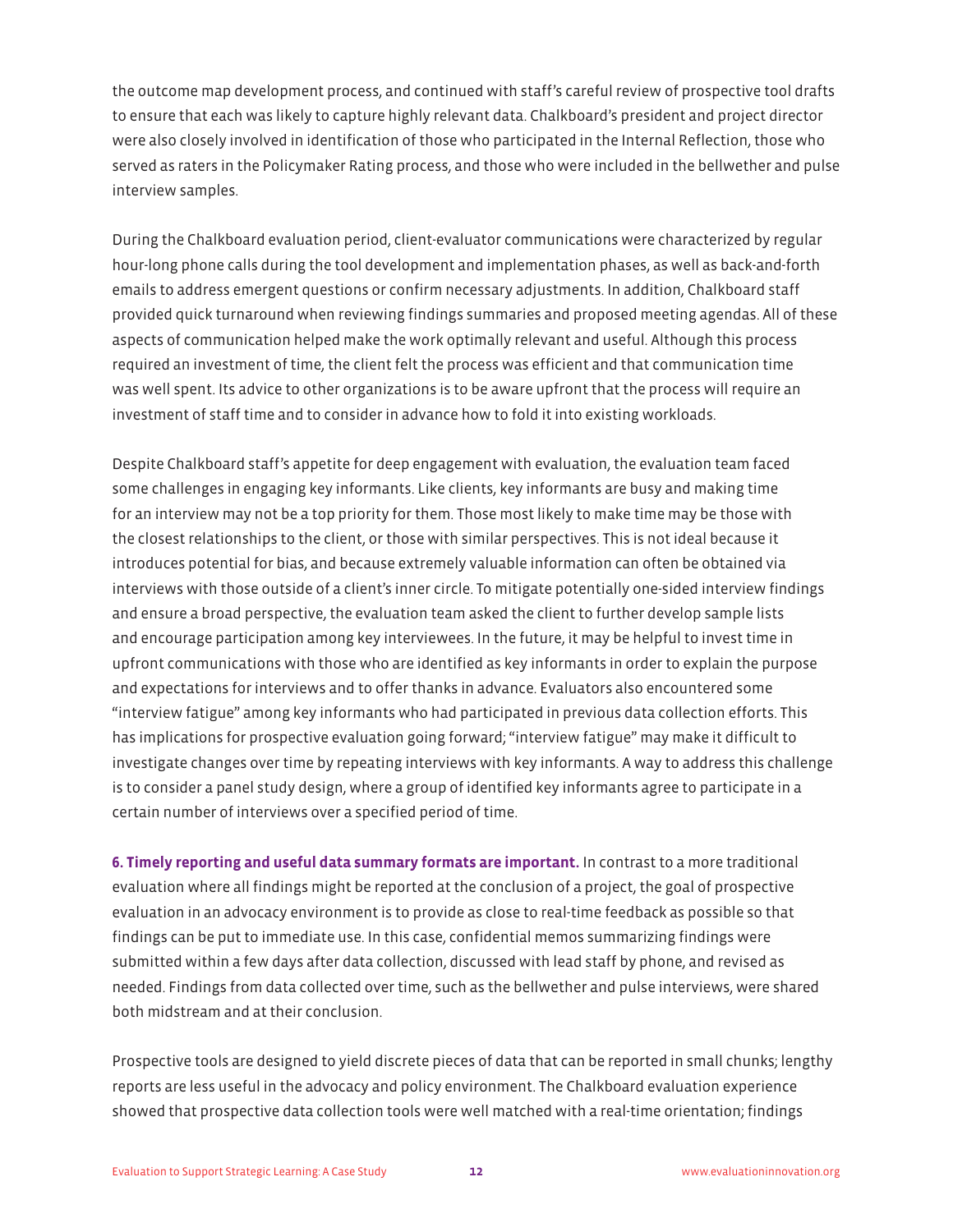were accessible and geared to informing near-term decisions. Evaluators did experience some challenges with reporting prospective findings. Because each prospective tool was designed to explore a discrete set of questions, the data and findings associated with each tool, in contrast to a complete retrospective evaluation report, were not necessarily intended to tell a complete story. This is important to bear in mind, especially if implementation of a particular tool or method reveals findings that are somewhat unexpected or unfavorable. For example, in this case the evaluation captured some point-in-time perspectives of certain key influencers regarding Chalkboard's work. While this feedback was ultimately useful, it also needed to be carefully contextualized and appropriately presented to staff and board to make clear that the findings represented selected voices and limited understandings of the organization's overall work so as not to elicit inappropriately reactive responses.

Finally, evaluation findings related to civic engagement and advocacy work can be politically sensitive. When reporting and presenting data, evaluators must consider appropriate, secure communication strategies. It is also important to clarify in advance with the client both what and how findings will be shared with internal or external audiences.

**7. Learning Circles provided an excellent opportunity to apply data to decision making.** Each of the two Learning Circles provided a valuable opportunity for mall work group (made up of Chalkboard staff and board members) to consider the implications of evaluation findings for near-term decision making. During the evaluation's relatively short time period, dramatic changes occurred in the political environment. In this context, data were intended to be one of many sources of information to help generate knowledge and meaning. At the time of the first Learning Circle, which occurred about mid-way through the data collection process, the project's president commented that the group was "startled to see how much had changed" in the environment, and how much these changes affected strategic considerations around project direction. Reflecting on how data helped inform strategic considerations, a member of the evaluation work group commented, "We gained the perspective of others, how they see us, what they value and don't value." Another commented that data and findings "helped to surface key strategic issues." Chalkboard's president described the opportunity for staff and key board members to chew on findings in the context of the changing political environment as "a pivotal experience."

The Learning Circles, facilitated by the evaluation team, provided a forum for what the project's president termed "authentic conversation" about Chalkboard's evolving "role of value." These conversations crystallized the group's thinking and helped its members to jointly frame decision points and a set of strategic considerations to take to the full board. A board member felt that the opportunity for the work group to reflect and develop shared understanding during the Learning Circles led Chalkboard to "be more bold and adventuresome in planning the future."

**8. To foster strategic learning, the evaluator inhabits a unique role.** The purpose of a prospective evaluation is to carefully investigate the effectiveness of strategies, document relevant contextual factors, and elicit understanding regarding necessary programmatic or strategic adjustments. By providing timely, digestible data so that clients can rapidly consider and apply findings, prospective evaluation adds real-time value for strategic decision making.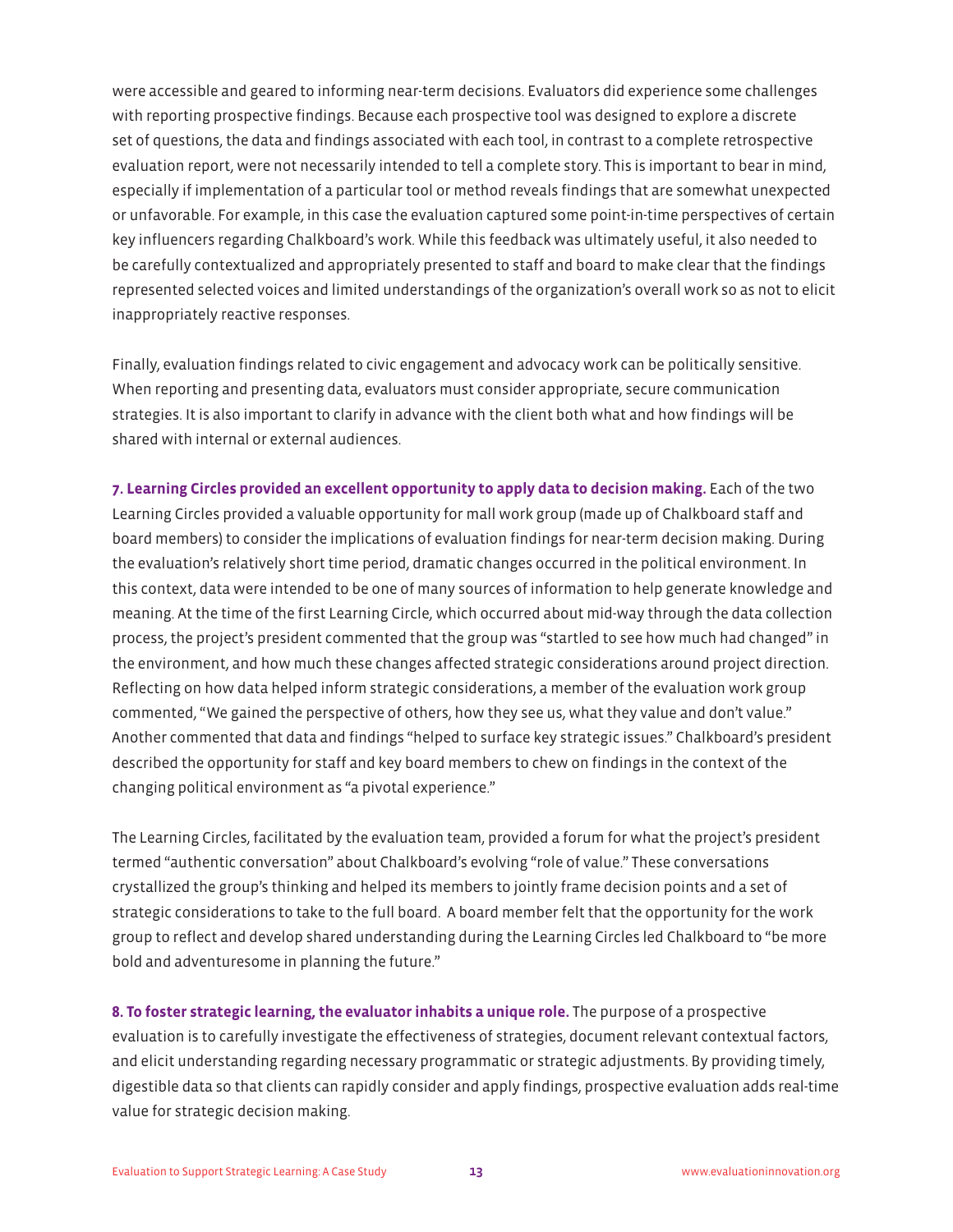Lifting up evaluation data to clarify and guide decision making is an important part of the strategic learning process. Strategic learning may be defined as "using evaluation to help organizations or groups learn in real time and adapt their strategies to the changing circumstances around them."<sup>18</sup> In the case of Chalkboard, the evaluation fit that description by contributing data to real-time learning processes. Strategic learning calls for new understandings of the evaluators' role, as well as how evaluators and clients work together. To maximize the role of evaluation data in strategy decisions, evaluators must be able to offer guidance and expertise with regard to evaluation design and data collection. In addition, evaluators need to be perpetually nimble, responsive, and highly competent as facilitators and coaches.19

As noted throughout this case example, in a strategic learning environment, the evaluator is not a distant or disconnected external actor. Instead, the evaluator needs to maintain a high level of engagement and close contact with the client in order to be effective. For example, the development and implementation of useful prospective measurement tools is likely to involve significantly more client input than might occur in a more traditional evaluation. Ongoing close contact ensures that the evaluator is aware of the clients' changing circumstances and is able to adapt the evaluation design as needed. As was the case with Chalkboard, evaluators and clients may also work together to understand data and findings, and determine how they relate to strategic questions. For clients, evaluation for strategic learning requires a willingness to engage openly and deeply with the evaluator as a thought partner.

Evaluators working in this arena are likely to straddle some traditional evaluation boundaries. For example, to facilitate the strategic learning process, an evaluator may act as an objective, neutral provider of data. The evaluator serves as a thought partner to clients by teasing strategic questions out of that data and facilitating discussion. Being perceived as a member of the team, the evaluator may occasionally be asked to go beyond their role as data provider or facilitator to be a strategy consultant or advisor, i.e., to make recommendations regarding a client's strategic decisions. Evaluators will undoubtedly need to negotiate this kind of request thoughtfully, clarifying both their own stake in client decisions and where the comfortable "boundary lines" are with regard to their own evaluation practice.

18 See: Coffman, J. & Beer T. (2011) Evaluation to Support Strategic Learning: Principles and Practices. Washington, DC: Center for Evaluation Innovation. Available at: www.evaluationinnovation.org

<sup>19</sup> These skills were addressed in a session at the 2010 American Evaluation Association annual conference, chaired by ORS ("The Intersection of Strategy and Evaluation: What are We Learning." November 10, 2010). Relevant skills noted by presenters included the ability to understand the interconnections of strategies and approaches; be creative in how to push boundaries; work across boundaries of evaluation; be nimble, flexible, responsive; have a utilization focus/practical lens; know—and be able to assert- -when enough data is enough. Other insights included: the evaluator role is to facilitate continuous improvement, but also to conduct a summative evaluation; and that in these situations, evaluation experience trumps content knowledge, although some firms also contract for advisors with content knowledge.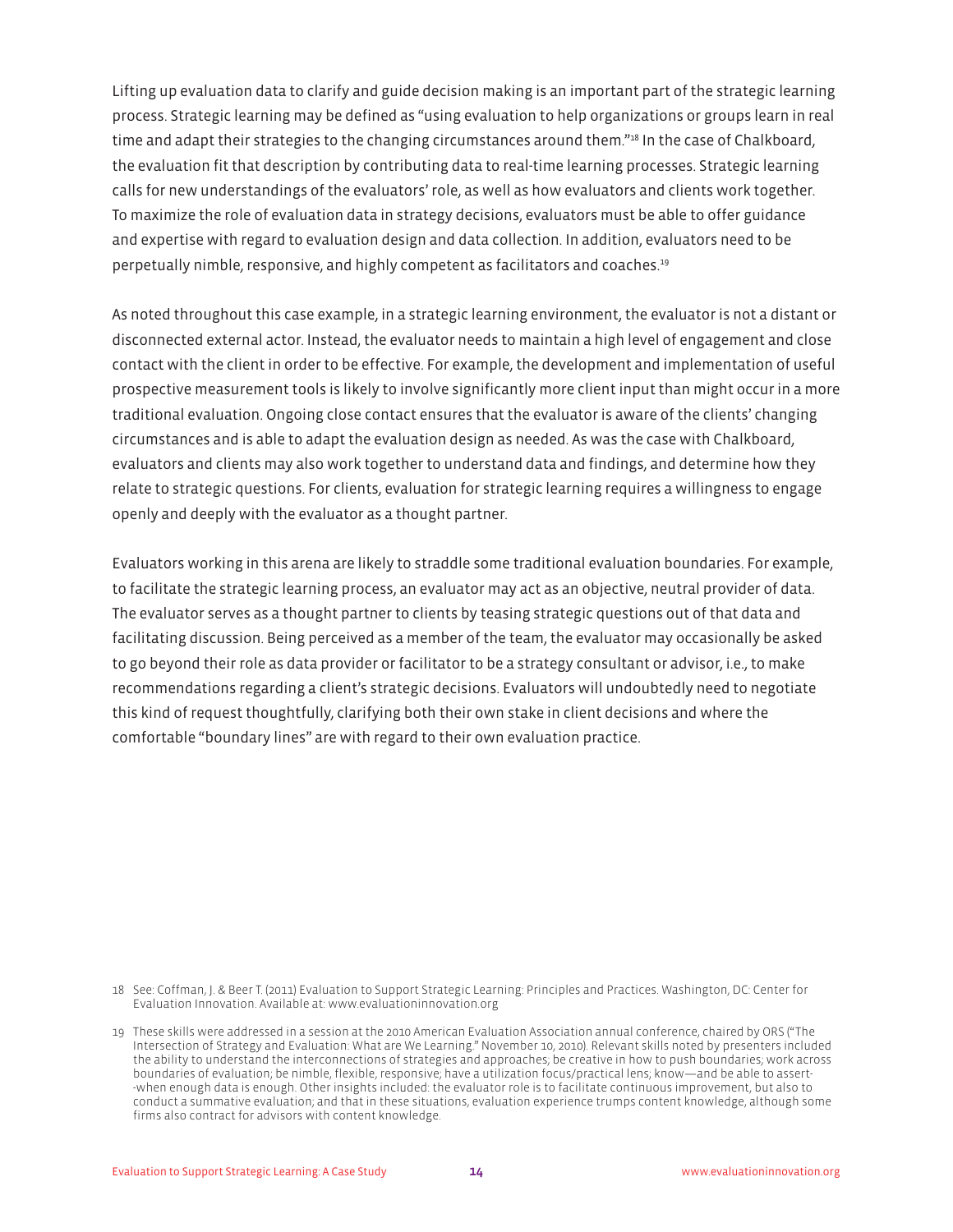## *Conclusion*

The Chalkboard evaluation provided an opportunity to test drive several new approaches and measurement techniques. The prospective methods and tools proved to be useful and, importantly, adaptable. Further trialing may yield refinements to the tools or implementation methods, but given the need for flexibility in advocacy evaluation, it is unlikely that useful prospective tools will ever be "off the shelf" materials.

Because it combines an adaptive orientation with rapid-response feedback and interpretation, the prospective approach proved well suited to support enhanced policy change work; in particular, to inform just-in-time strategic decision making. The prospective evaluation of the Chalkboard Project's civic engagement efforts was an opportunity to lift up evaluative thinking in ways that fostered strategic learning. A board member who participated on the evaluation work group noted that data and real-time reflection and discussion "helped sharpen and guide our major focus." Work group members commented that they saw a place for ongoing evaluation efforts to help Chalkboard understand progress and guide its decisions.

*Anne Gienapp is an affiliate consultant with Organizational Research Services, an evaluation firm based in Seattle, Washington. Anne is a longtime evaluator and evaluation coach and trainer. She has extensive experience in the areas of children and family services, early care and education, youth development, and community development. agienapp@organizationalresearch.com*

*Carolyn Cohen is an evaluation consultant based in Seattle, Washington. She owns and manages Cohen Research & Evaluation, LLC, and has over 20 years of experience in program evaluation, research, and writing. She has developed and pioneered the use of Evaluation Learning Circles as a strategy to coach clients in learning to "think evaluatively," understand evaluation findings, and use evaluation strategies in their own work. cohenevaluation@seanet.com*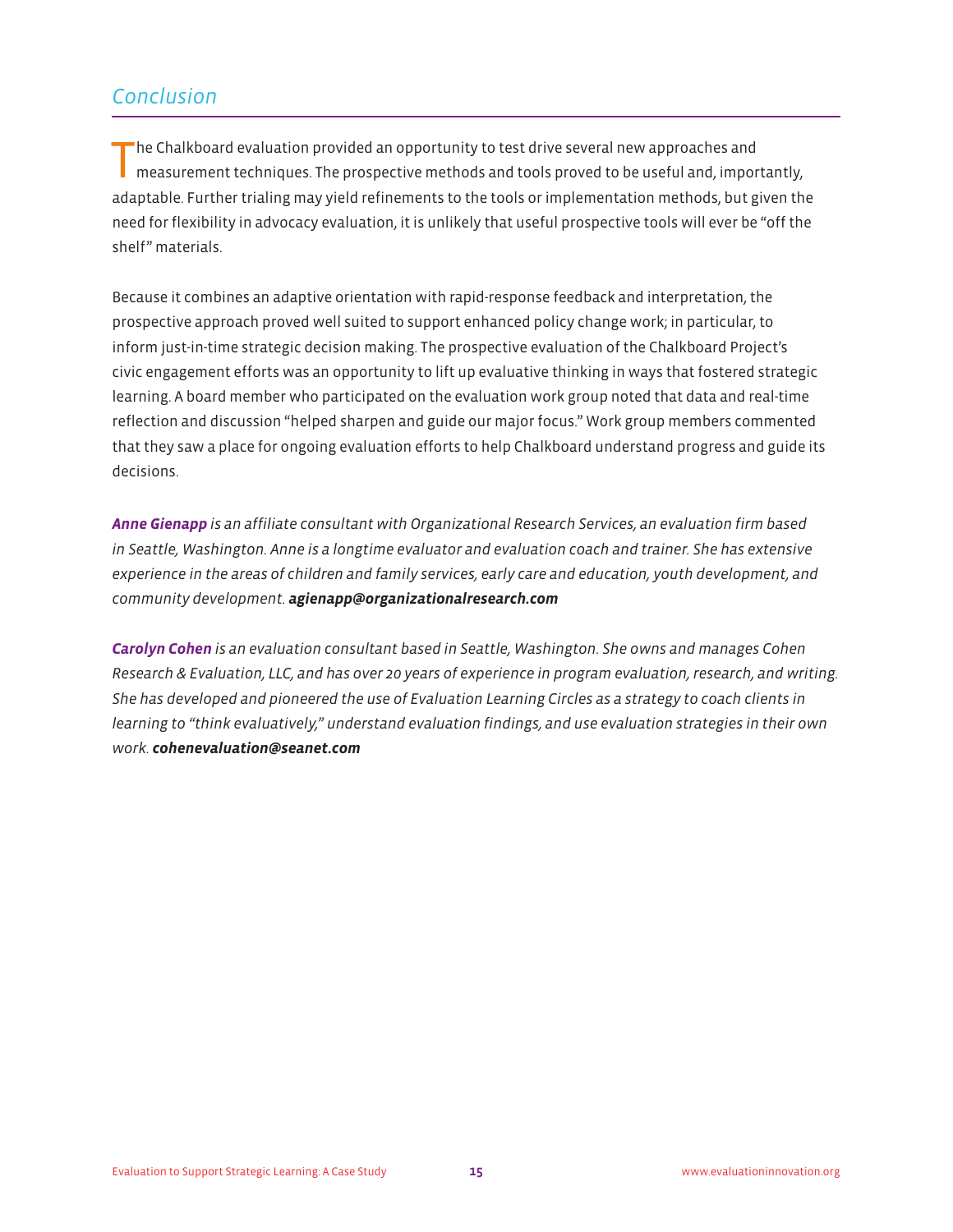